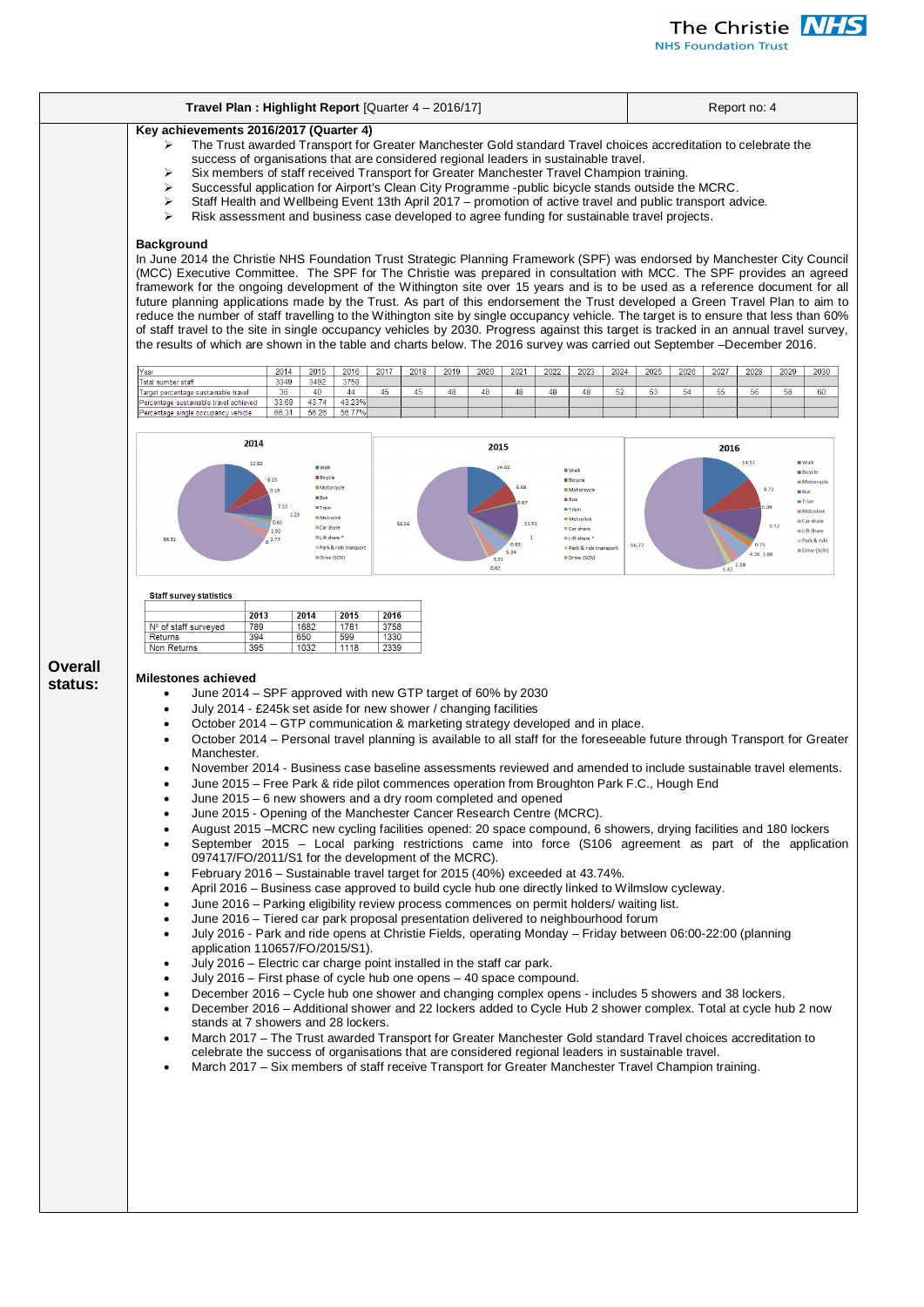# **Key actions planned and implemented 2016/2017**

Internal actions

- Parking eligibility testing on all parking permit holders and waiting list applicants (Completed Jan-17)
- Installation of electric vehicle charge point (Completed July-16)
- Communication & marketing strategy progressing (Ongoing since 2014)
- Improvements to cycling facilities. (Ongoing since 2014)
- A second pool bicycle pilot taking place. (Completed August-16)
- Further investigation of discounts for public transport. (Completed March-17)
- Expansion of Park and ride (P&R) (free of charge). (Nov-16 increased peak time bus frequency)
- Postcode Analysis of staff (Commenced Jan-17)
- second city crossing (Completed March -17)

# External actions

- Oxford Road priority bus lanes.
- Wilmslow Road cycleway.
- **•** Second city crossing (Completed February 2017)

## **Key actions planned for 2017/2018**

Internal actions

- Review and update the Green travel plan actions –e.g. monthly free bicycle servicing, cyclist breakfast and walking tool kit.
- Complete accessibility (post code) analysis to establish potential modal split.
- Once funding is agreed, progress with projects set out in modal shift risk assessment and business case.
- Large scale campaign as part of a reviewed and updated communication & marketing strategy.
- Additional secure cycle compound to be installed off Wilmslow Road Cycleway
- Additional secure compound to be installed off Palatine Road once funding agreed.
- Greater Manchester Travel cards Limited to hold a promotion stall to market new SystemOne corporate offer.
- Monthly stall to promote sustainable travel.
- x Monthly free bicycle maintenance sessions to take place onsite.
- Monthly cyclist breakfast reward cyclist with a voucher for free drink and cereal bar.
- Develop an internal pool bike/hire bike scheme as part of modal shift risk assessment and business case.
- Develop a walking toolkit to launch monthly lunchtime walks working with Health and Wellbeing Lead for the Trust

## External actions

- **TfGM Sustainable travel grants.**
- Wilmslow Road Cycleway.
- Oxford Road priority bus lanes.
- Greater Manchester Transport Strategy 2040.
- Bus Services Bill
- Greater Manchester Cycle Hire.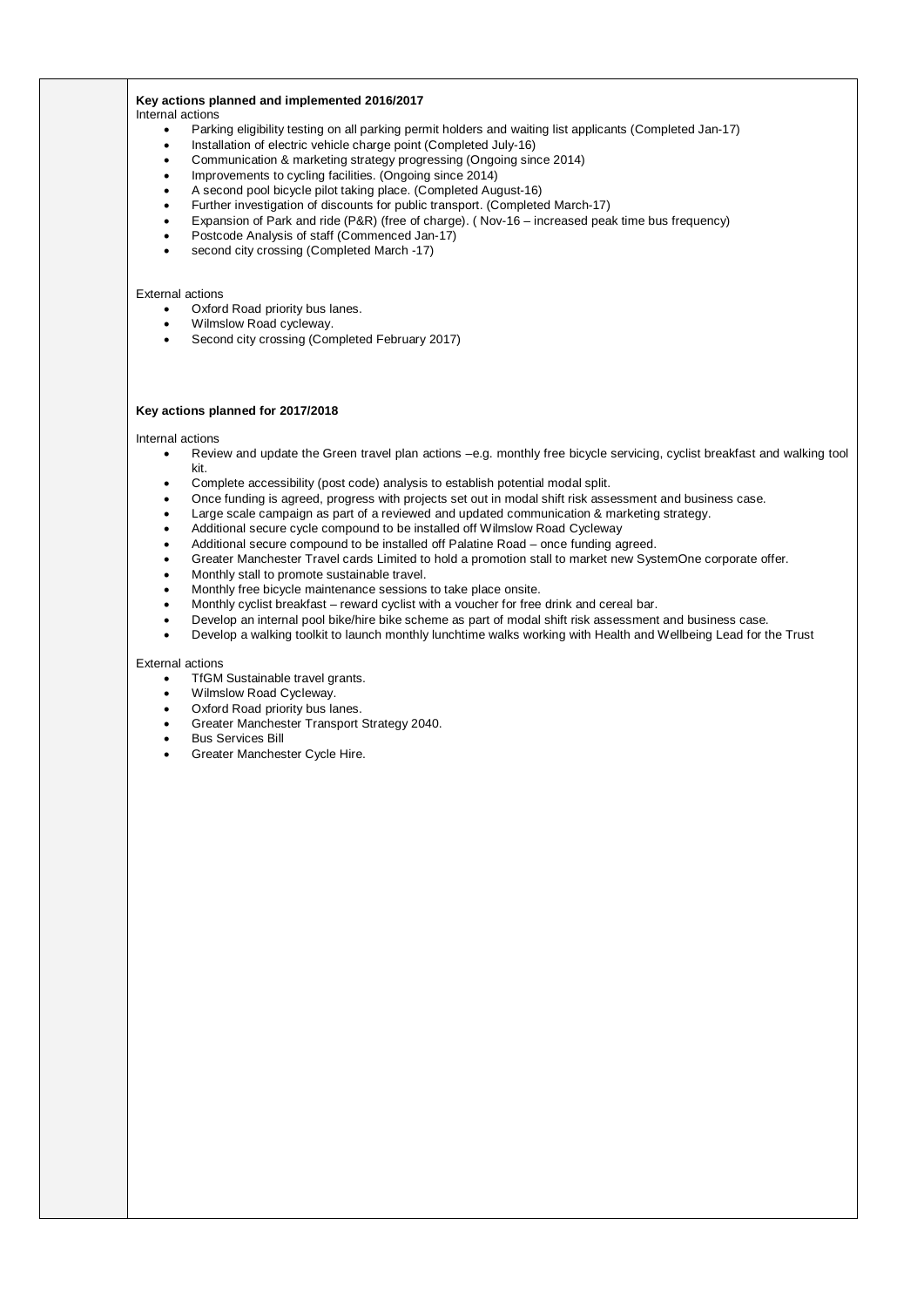# **Actions taken forward (Jan 2017 – March 2017)**

### **Internal**

### x **TfGM - Travel Choices accreditation**

o The Trust awarded Transport for Greater Manchester Gold standard Travel choices accreditation to celebrate the success of organisations that are considered regional leaders in sustainable travel.

## x **Finance**

- o Risk assessment and business case developed to agree funding for sustainable travel projects.
- x **Additional facilities**
	- o Airport's Clean City Programme final phase will include the installation of ten public bicycle stands outside the MCRC.

# **Communication & marketing**

- o Promotion on intranet of TfGM limited special offer of 50% off a monthly 'any bus ticket' for car users
- o Promotion of Christie Fields park and ride with extended hours (planning application 110657/FO/2015/S1)
	- $\triangleright$  Roller banners at Trust Corporate induction<br> $\triangleright$  Fivers distributed at corporate induction and
	- ¾ Flyers distributed at corporate induction and upon request
- o Initial meeting with Christie communications and marketing team to review and update strategy.<br>
Six members of staff receive Transport for Greater Manchester Travel Champion training (27<sup>th</sup> N
- Six members of staff receive Transport for Greater Manchester Travel Champion training ( $27<sup>th</sup>$  March 2017).
- o Staff Health and Wellbeing Event 13th April 2017 promotion of active travel and public transport advice.

## **Monitoring**

- o Monitoring of cycle compound/shelter/stand usage.
- o Annual staff travel survey (all staff on Withington site) results submitted on the  $24^{\text{th}}$  March in the annual S106 report.
- o Detailed monitoring of park & ride usage Christie Way, Chorlton, Manchester, M21 7QY (planning application 110657/FO/2015/S1)
- o Work has commenced on updated accessibility analysis.

## x **Walking**

- o Walkit.com promoted at Staff Health and Wellbeing Event 13th April 2017.
- o Promotion of Greater Manchester Walking Festival 2017 (1<sup>st</sup> May to the 31<sup>st</sup> May).
- **Cycling** 
	- o Cyclescheme's competition to win £500 of clothing and accessories.
	- $\circ$  Travel plan coordinator attended Travel Choices Cycling Workshop on the 5<sup>th</sup> April 2017.

## **Public transport**

- o TfGM offer: Employees who currently drive to work could benefit from getting a 28 day 'any bus' ticket for half price. Offer ended 31<sup>st</sup> March 2017.
- o System One corporate agreement made with System One Travel Limited to offer discounted monthly and annual tickets. Opened up to staff 15<sup>th</sup> March 2017.

#### **Business travel**

- o Travel plan coordinator and Corporate Finance Manager have met with car club provider for initial discussions.
- o Commenced review of business travel data from 2016/2017 to assess the potential savings and sustainable impact that could be made from signing up to a car club.

## **External**

- Oxford Road priority bus lanes.
- Wilmslow Road cycleway.
- Work on second city crossing [Completed February 2017]